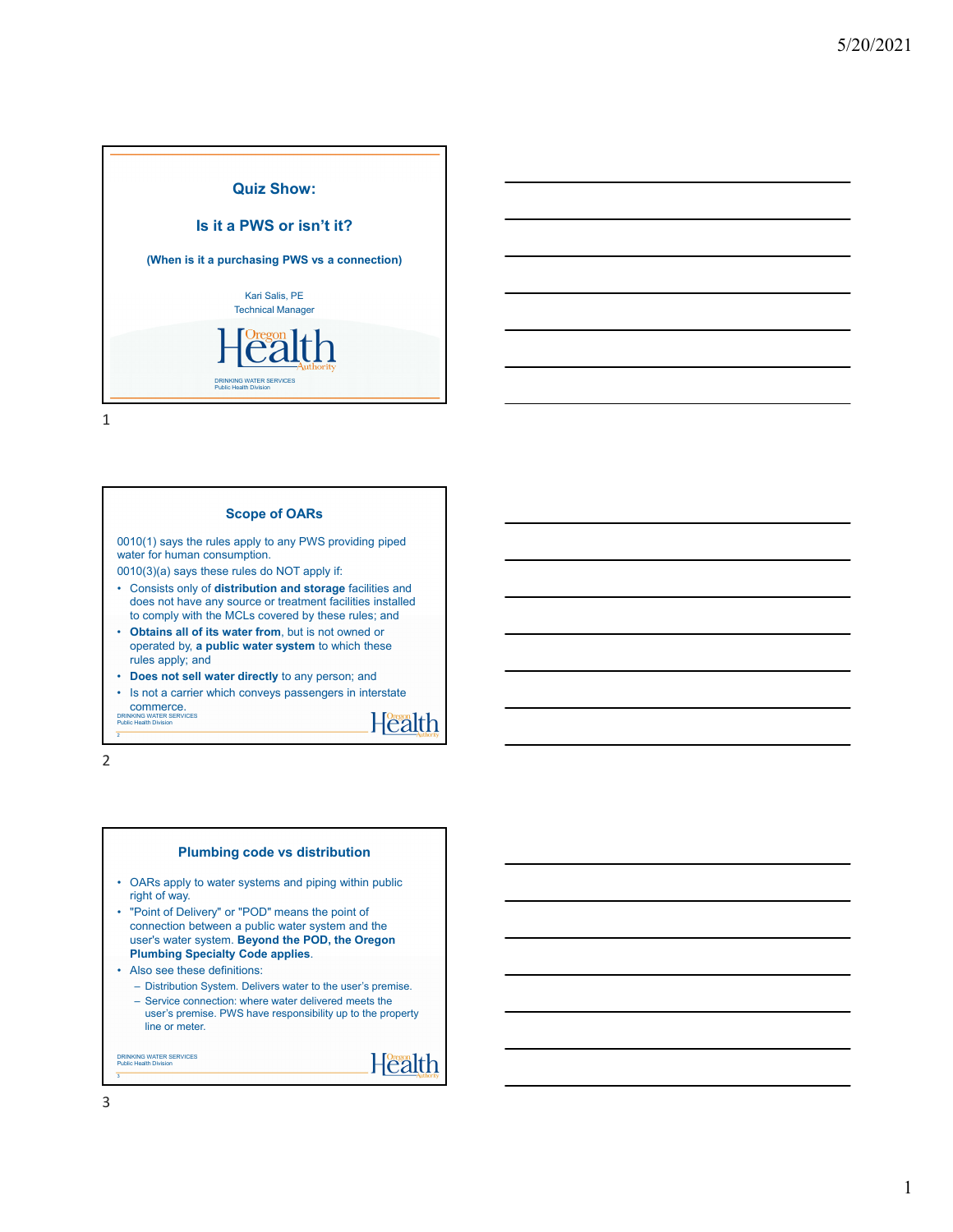## **Questions to ask**

- Who owns and maintains this part of the system?
- Do these connections pay specifically for the water? To whom?
- Are all users on one property?



Health

#### DRINKING WATER SERVICES Public Health Division 4

4

| Scenario #1                                                                                                                             |  |
|-----------------------------------------------------------------------------------------------------------------------------------------|--|
| A mobile home park owner charges each tenant a<br>combined bill for the space, water, sewer, electricity. Water<br>comes from the city. |  |
| Is the mobile home park a purchasing public water system?                                                                               |  |
| Yes                                                                                                                                     |  |
| No, it's just a connection (poll)                                                                                                       |  |
|                                                                                                                                         |  |
| DRINKING WATER SERVICES<br><b>Public Health Division</b>                                                                                |  |
|                                                                                                                                         |  |

5

## **Discussion: Scenario #1**

A mobile home park owner charges each tenant a combined bill for the space, water, sewer, electricity. Water comes from the city.

The mobile home park is just a connection!

Rules require that they "directly bill" for water, which is not happening here.

DRINKING WATER SERVICES Public Health Division 6

Health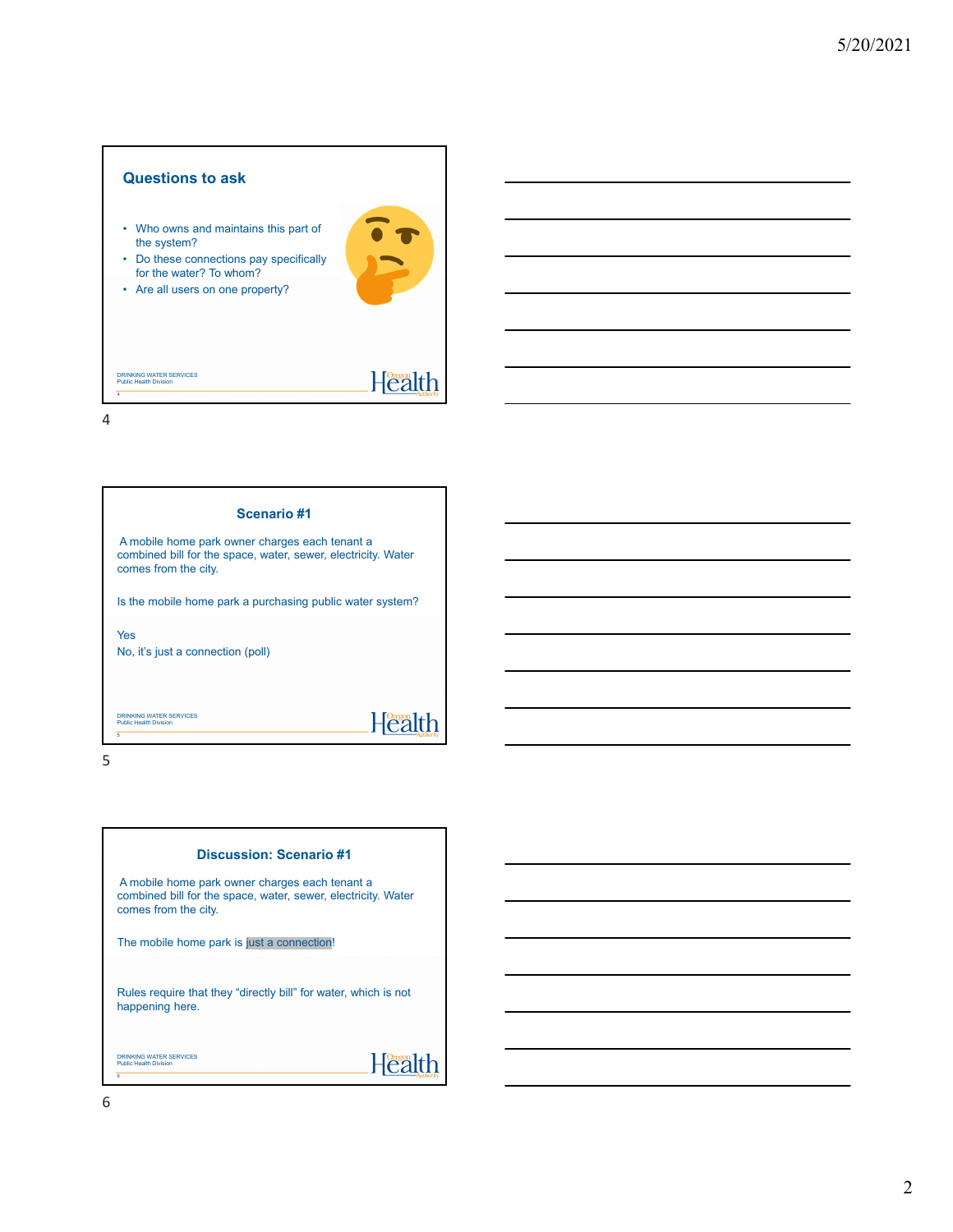### **Scenario #2**

A group of individual homes in a subdivision has formed an association and maintains their own pipes. The association pays the city for water used based on a master meter. Each home has a meter, and the owners are billed by usage.

Is the subdivision a purchasing public water system?

Yes

No (poll)

DRINKING WATER SERVICES Public Health Division

Health

7

7

| <b>Discussion: Scenario #2</b>                                                                                                                                                                                                                  |
|-------------------------------------------------------------------------------------------------------------------------------------------------------------------------------------------------------------------------------------------------|
| A group of individual homes in a subdivision has formed an<br>association and maintains their own pipes. The association<br>pays the city for water used based on a master meter. Each<br>home has a meter, and the owners are billed by usage. |
| Yes, the subdivision is a purchasing public water system.                                                                                                                                                                                       |
| There are multiple properties involved and the association<br>directly bills for the water.                                                                                                                                                     |
| DRINKING WATER SERVICES<br><b>Public Health Division</b>                                                                                                                                                                                        |

8

#### **Scenario #3**

A group of homes with its own well also serves an RV park. Some people live at the RV park year-round. Spaces are billed per night.

Is the RV park a purchasing water system?

Yes

No, just a connection

DRINKING WATER SERVICES Public Health Division 9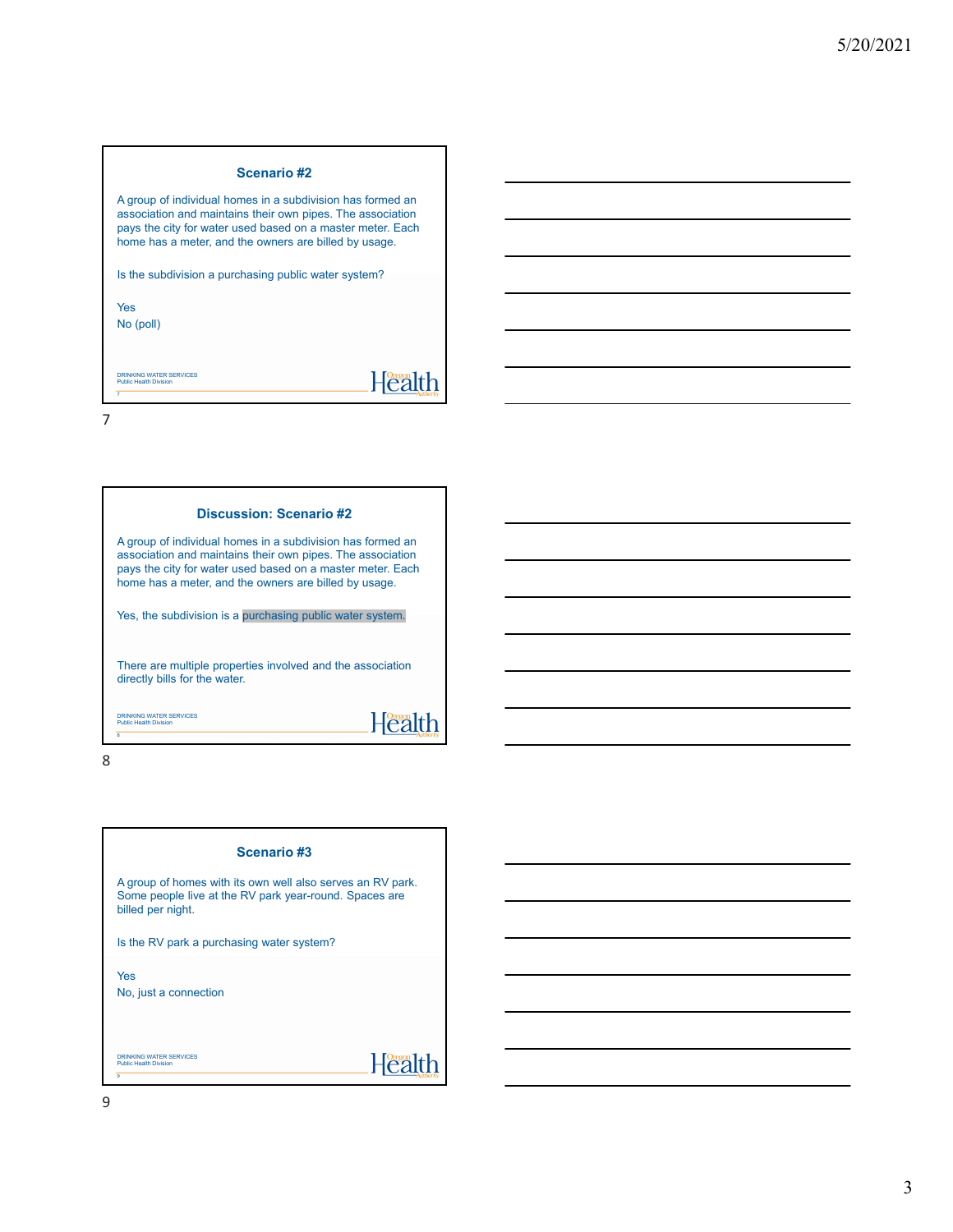## **Discussion Scenario #3**

A group of homes with its own well also serves an RV park. Some people live at the RV park year-round. Spaces are billed per night.

No, the RV park is just a connection.

The RV park is one property just like each other property. They do not bill the guests specifically for water.

DRINKING WATER SERVICES Public Health Division  $\overline{10}$ 

10

| <b>Scenario #4</b>                                                                                                                                                                                                                                                         |
|----------------------------------------------------------------------------------------------------------------------------------------------------------------------------------------------------------------------------------------------------------------------------|
| You need to conduct a survey at a mill with its own well.<br>There are several buildings. The operator tells you the<br>pressure often falls below 20psi at some buildings. Do you<br>fill out the Distribution page of the survey forms, noting<br>deficiencies if found? |
| Yes, distribution page should be used<br>No, OARs do not apply to piping                                                                                                                                                                                                   |

Health

Health

11

11

DRINKING WATER SERVICES Public Health Division

#### **Discussion: Scenario #4**

You need to conduct a survey at a mill with its own well. There are several buildings. The operator tells you the pressure often falls below 20psi at some buildings. Do you fill out the Distribution page of the survey forms, noting deficiencies if found?

No, OARs and therefore significant deficiencies do not apply – it's all on one property so plumbing code applies.

DRINKING WATER SERVICES Public Health Division  $\frac{1}{12}$ 

Health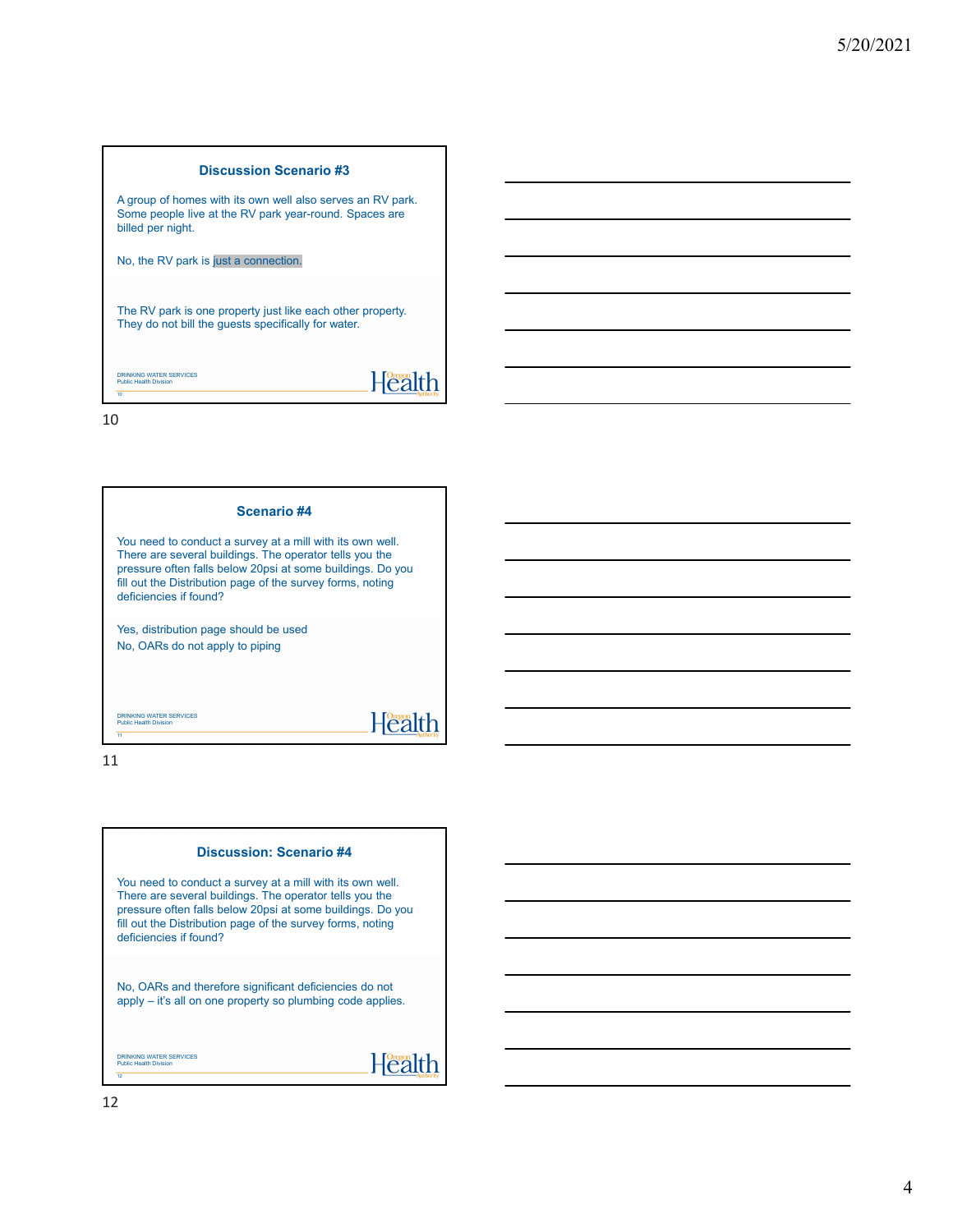#### **Submetering**

- "Submetering" means a water meter by which a property owner (or association) meters individual water use after the water passes through a master meter. It does not constitute applying a direct charge for water or directly selling water to a person.
- The OARs do not apply to facilities that submeter if it:
- Receives all of its water from, but is not owned by, another public water system; and
- **COMPLY WITH THE MCLS.**<br>DRINKING WATER SERVICES • Consists only of distribution and storage facilities and where all such facilities and all submeters are located **on a single parcel of property,** and the water system does not have any source or treatment facilities installed to

**Health** 

Health

13

Public Health Division 13



14

#### **Scenario #5**

A condo building that has a mix of vacation rentals and residents gets water from the city with a master meter. Each condo has a meter and residents are billed for that usage.

Is the building a purchasing public water system?

Yes

No

DRINKING WATER SERVICES Public Health Division 15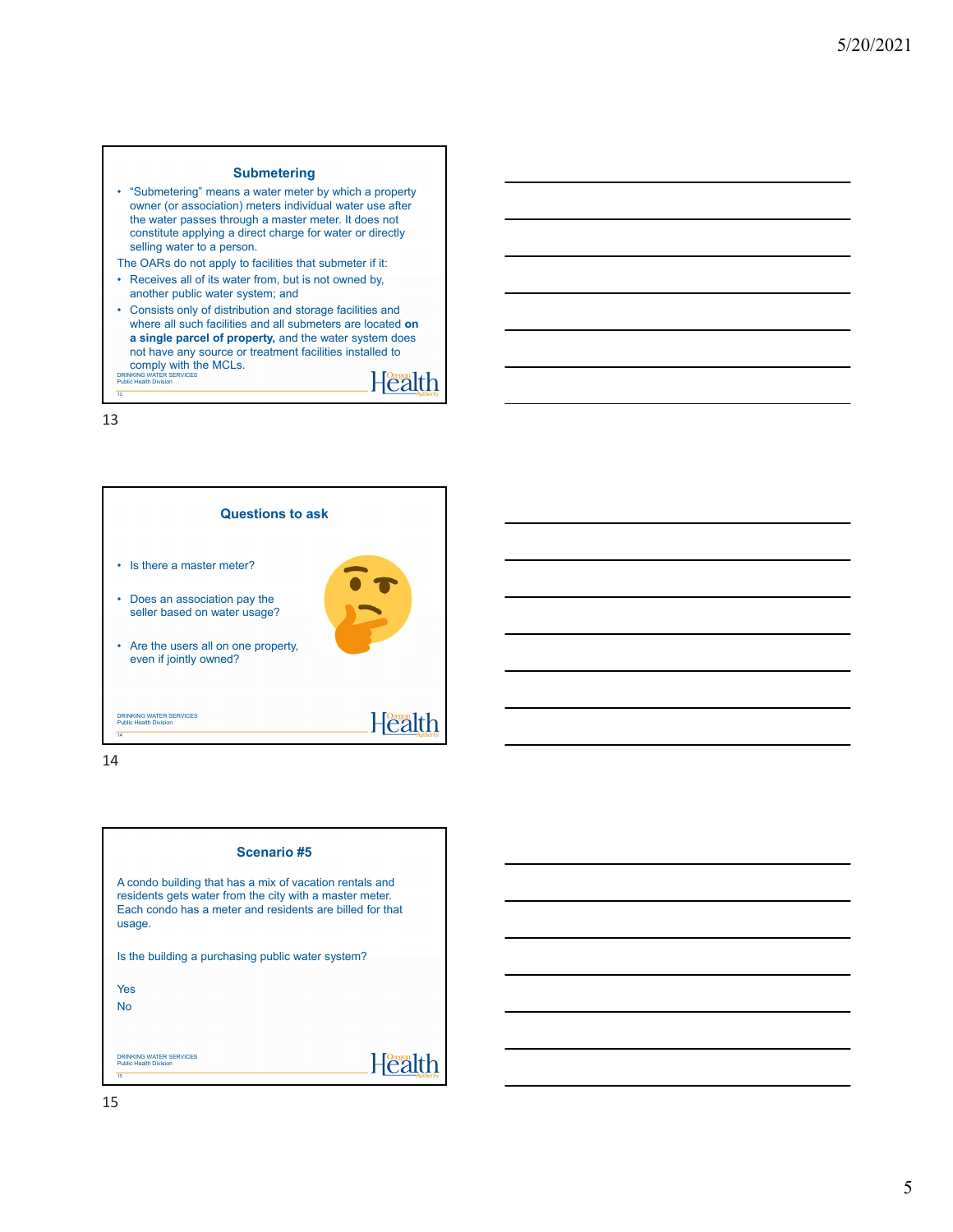## **Discussion: Scenario #5**

A condo building that has a mix of vacation rentals and residents gets water from the city. Each condo has a meter and residents are billed for that usage.

The condos, though individually owned, are on property owned by an association. Therefore, this is considered submetering and the building is just one connection.

Health

DRINKING WATER SERVICES Public Health Division 16

16

**Scenario #6** An apartment complex with multiple buildings serving hundreds of people gets water from the city. They are concerned about water usage and want to encourage conservation. Each apartment has a meter and residents are billed for that usage. Is the apartment complex a purchasing water system? Yes No Health

17

17

DRINKING WATER SERVICES Public Health Division

#### **Discussion: Scenario #6**

An apartment complex with multiple buildings gets water from the city. They are concerned about water usage and want to encourage conservation. Each apartment has a meter and residents are billed for that usage.

The complex is considered to be submetered. The apartment complex is on one parcel of property so is considered a connection rather than a PWS.

The piping in and between the buildings is covered by the plumbing code, not OAR 333-061-0050 construction standards. Health DRINKING WATER SERVICES Public Health Division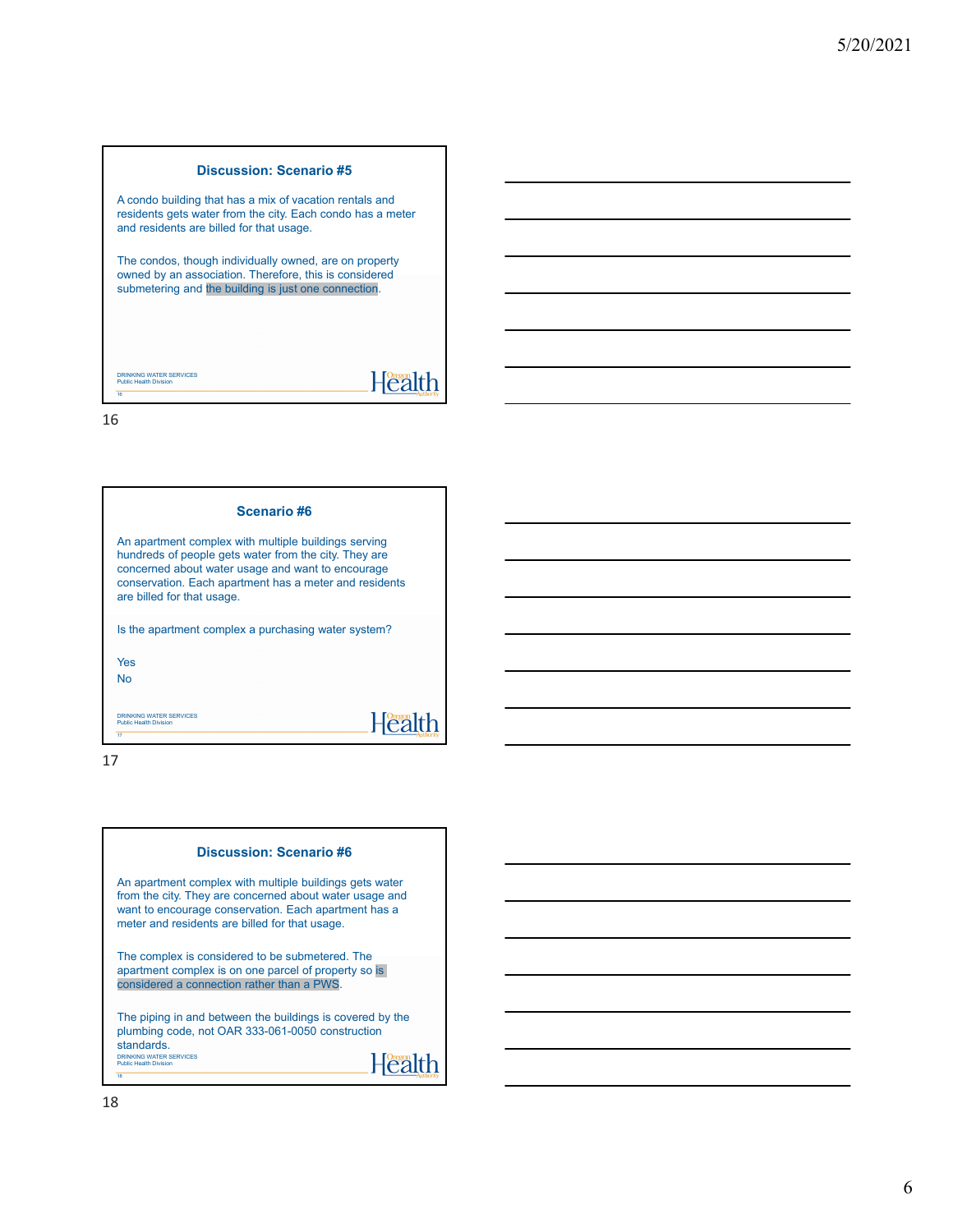## **Scenario #7**

A city purchased a trailer equipped with filtration and disinfection to be used with any water source in case of an emergency. Customers would walk up and fill their own containers.

Is this trailer regulated by drinking water rules (plan review, monitoring, etc)? If so, what classification would it be?

Yes, this is a PWS. No, this is not a PWS.

DRINKING WATER SERVICES Public Health Division  $\frac{1}{19}$ 

Health

19

| <b>Discussion: Scenario #7</b>                                                                                                                                                  |
|---------------------------------------------------------------------------------------------------------------------------------------------------------------------------------|
| A city purchased a trailer equipped with filtration and<br>disinfection to be used with any water source in case of an<br>emergency. Customers would walk up and fill their own |

The scope of OAR 333-061 is for "piped water for human consumption," and in this case the water is not piped to the user's premise but is carried in containers. Therefore, OARs do not apply to this scenario, and it would not be a PWS.

DRINKING WATER SERVICES Public Health Division

containers.

Health

20

 $\frac{1}{20}$ 

| Scenario #8                                                                                                     |
|-----------------------------------------------------------------------------------------------------------------|
| A bed and breakfast has 5 double rooms. There is a 50%<br>occupancy rate. OHA-FPL licenses them. Is this a PWS? |
| Yes                                                                                                             |
| No                                                                                                              |
|                                                                                                                 |
|                                                                                                                 |
|                                                                                                                 |
|                                                                                                                 |
| DRINKING WATER SERVICES.<br>Health<br><b>Public Health Division</b>                                             |
| 21                                                                                                              |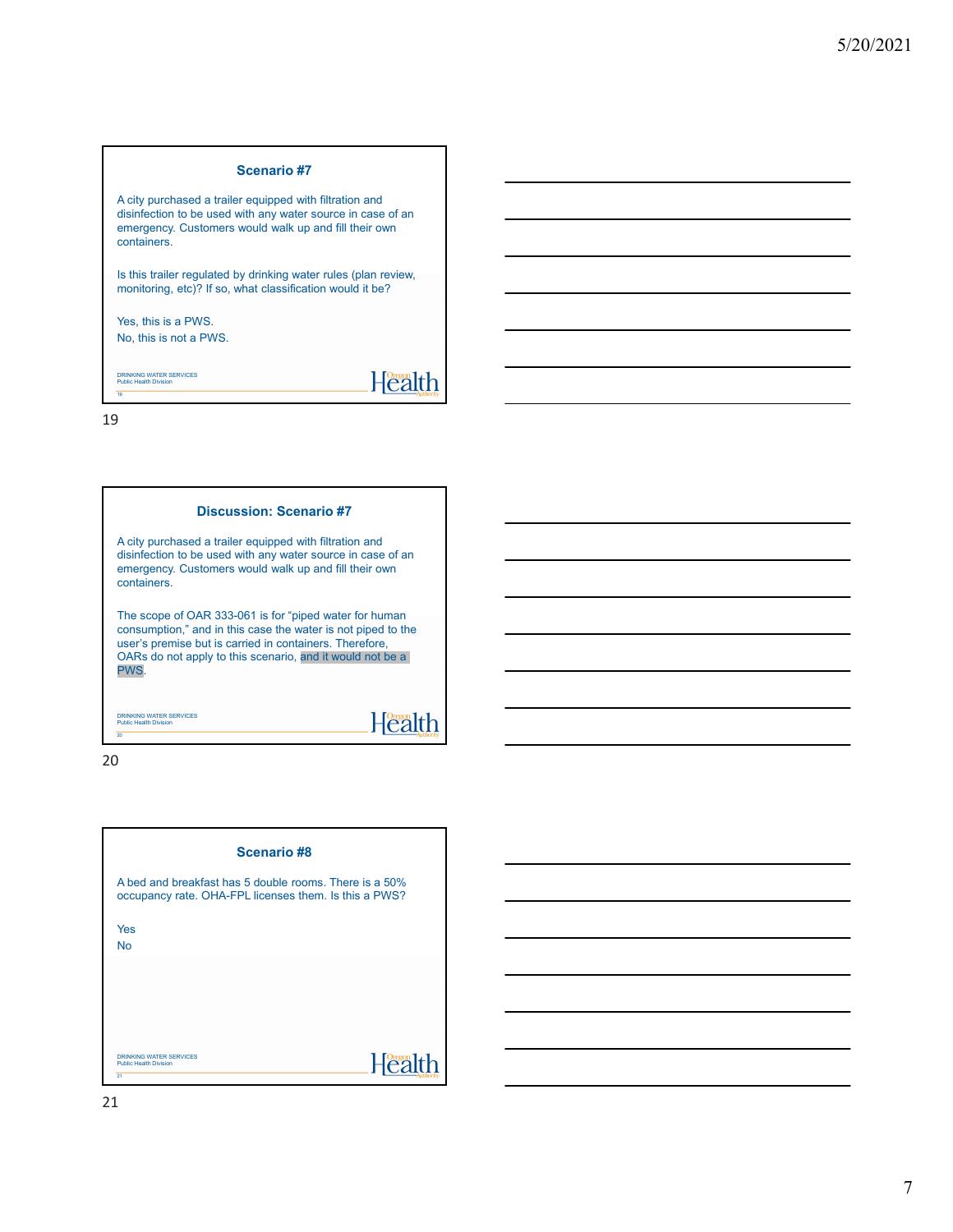## **Discussion: Scenario #8**

A bed and breakfast has 5 double rooms. There is a 50% occupancy rate. OHA-FPL licenses them. Is this a PWS?

No. They do not serve an average of at least 10 people per day.

As a courtesy, DWS reviews the plans for the source and communicates to FPL / partners so they may say whether is has an "approved" source.

Health

Health

DRINKING WATER SERVICES Public Health Division  $\overline{22}$ 

22

| Scenario #9                                                                                                                                                                                                                  |
|------------------------------------------------------------------------------------------------------------------------------------------------------------------------------------------------------------------------------|
| A winery and tasting room has 5 employees. On Saturdays<br>and Sundays, about 40 people come in to taste wine. They<br>serve bottled water upon request and crackers are the only<br>food provided. Restrooms are available. |
| Is this a PWS?                                                                                                                                                                                                               |
| Yes                                                                                                                                                                                                                          |
| Nο                                                                                                                                                                                                                           |
|                                                                                                                                                                                                                              |
|                                                                                                                                                                                                                              |
| DRINKING WATER SERVICES<br><b>Public Health Division</b>                                                                                                                                                                     |
| 23                                                                                                                                                                                                                           |

23

#### **Discussion: Scenario #9**

A winery and tasting room has 5 employees. On Saturdays and Sundays, about 40 people come in to taste wine. They serve bottled water upon request and crackers are the only food provided. Restrooms are available.

Though tap water is not served, restrooms are available. Rather than estimate how many use the restroom, we assume they all do. (5 people x 5 days) + (45 people X 2 days) = 115

Average over 7 days = 16.4

Since > 10 per day, this is a non-EPA system.

DRINKING WATER SERVICES Public Health Division  $\overline{24}$